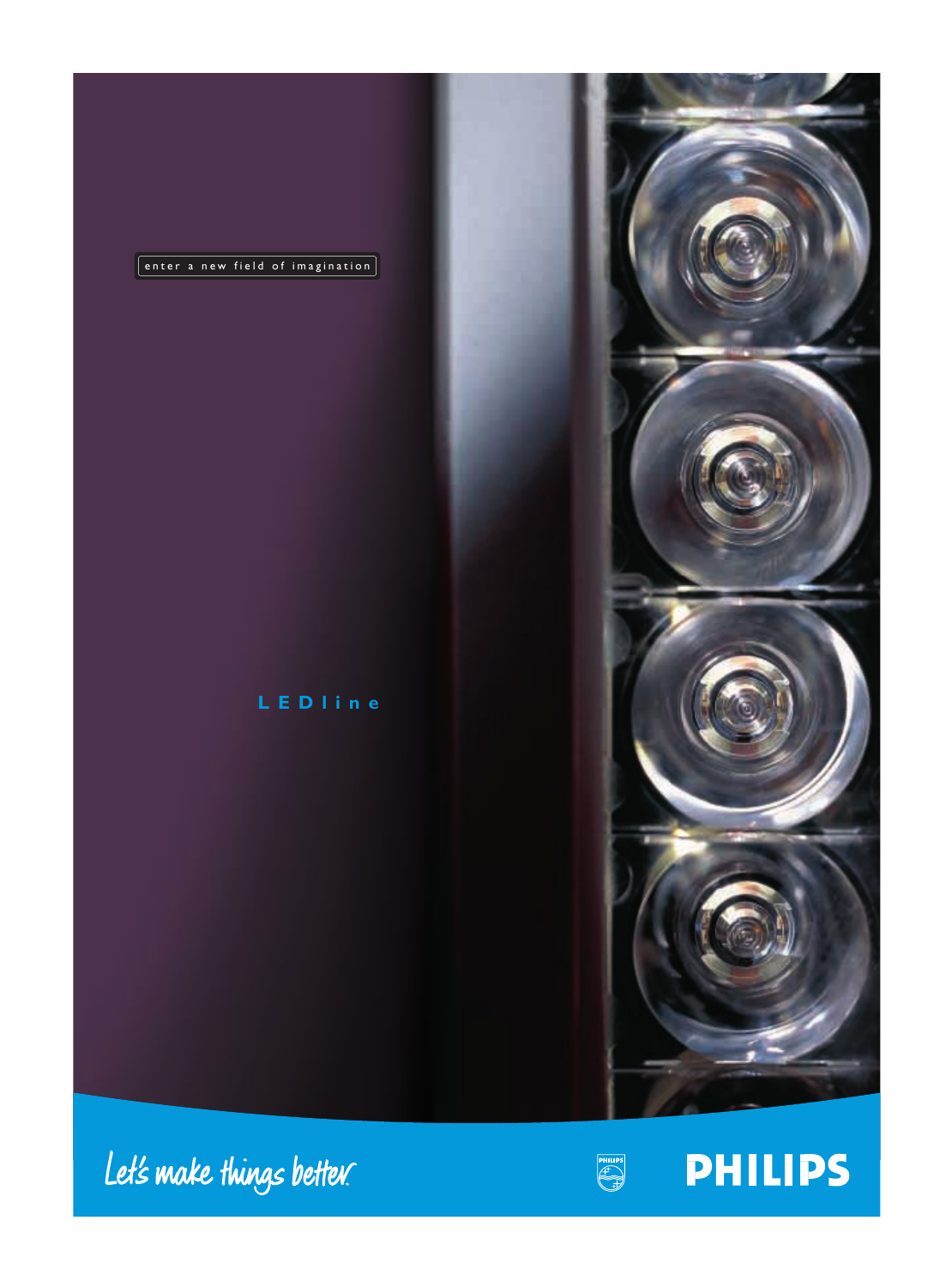

<u>SU</u>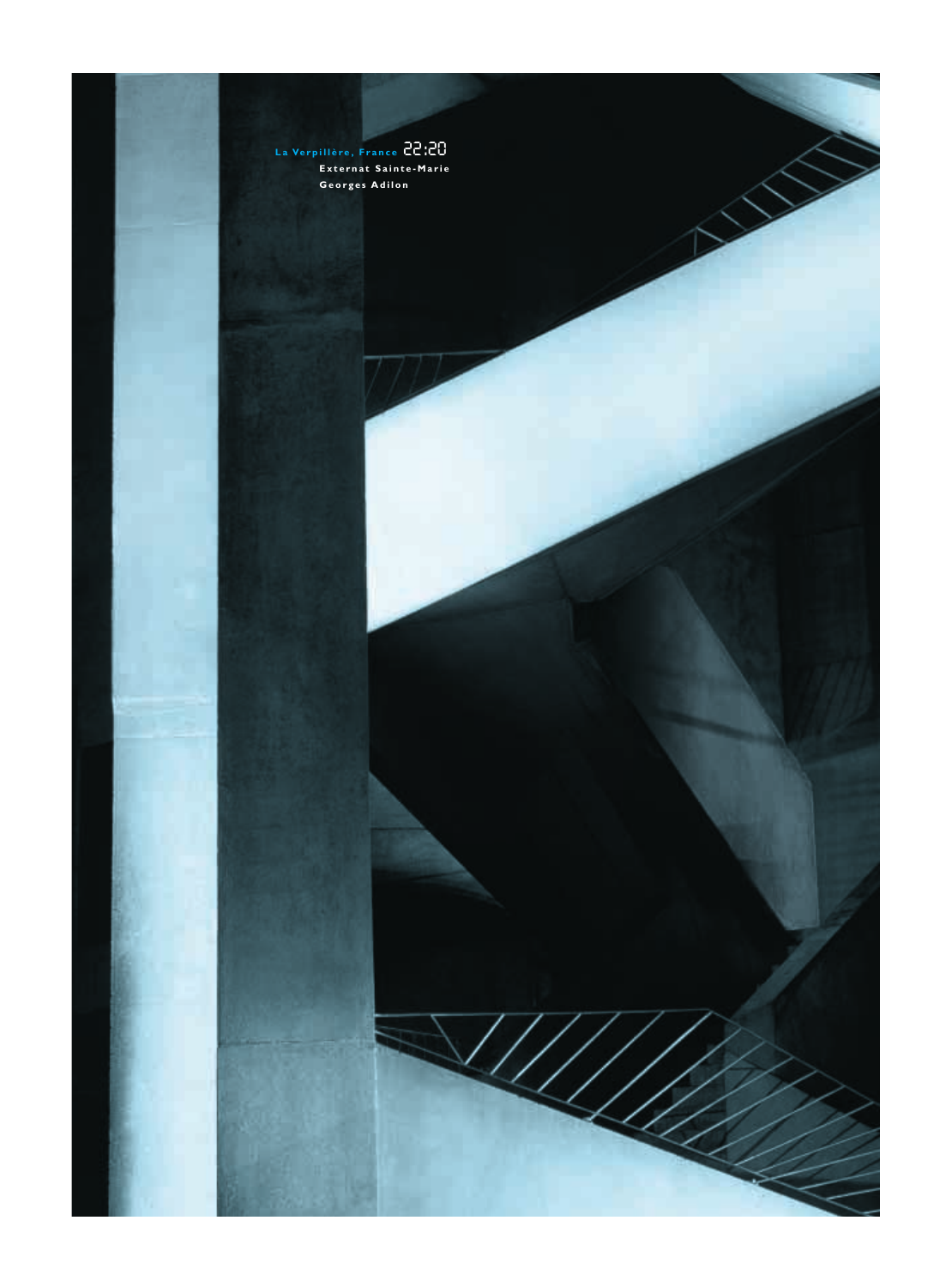### **a stroke of genius**

Architectural lighting plays a central role in the way people feel about their living environment. Employed imaginatively, it can create a poetry of daily life by elevating the mundane and banal through a reinterpretation of everyday city objects and buildings.

Thanks to its ability to generate new experiences and emotions, lighting can help shape an inclusive, socially dynamic city, where people can feel part of a shared beauty that transcends their daily existence and links them to each other, to their past, and to an enlightened future quality of life.

More and more, the expression of a town or city's architecture will come from its lighting rather than from its structure. If buildings are the monumental canvases on which lighting designers paint their artistic vision of urban renewal, then light has helped to deliver their most telling brushstrokes. And now Philips is expanding the palette with LEDline, a new lighting concept based on cutting-edge LED technology that will enable lighting designers to realise beauty with light, turning their vision into reality.

Opening up a virtually infinite range of effects, LEDline is a versatile tool that allows light to fill or underline, graze or pinpoint, mark or blend. It offers four colours plus white – and gives free rein to architects' and designers' creativity ! The linearity of LEDline complements the geometry of the architecture, transforming surfaces into 'curtains' of light, transforming light into objects. In short, it represents a new language in outdoor lighting. Our ambition is to support you in undertaking various projects to 'LEDline' contemporary architecture and historical

**Welcome to the revolution**.

monuments throughout the world.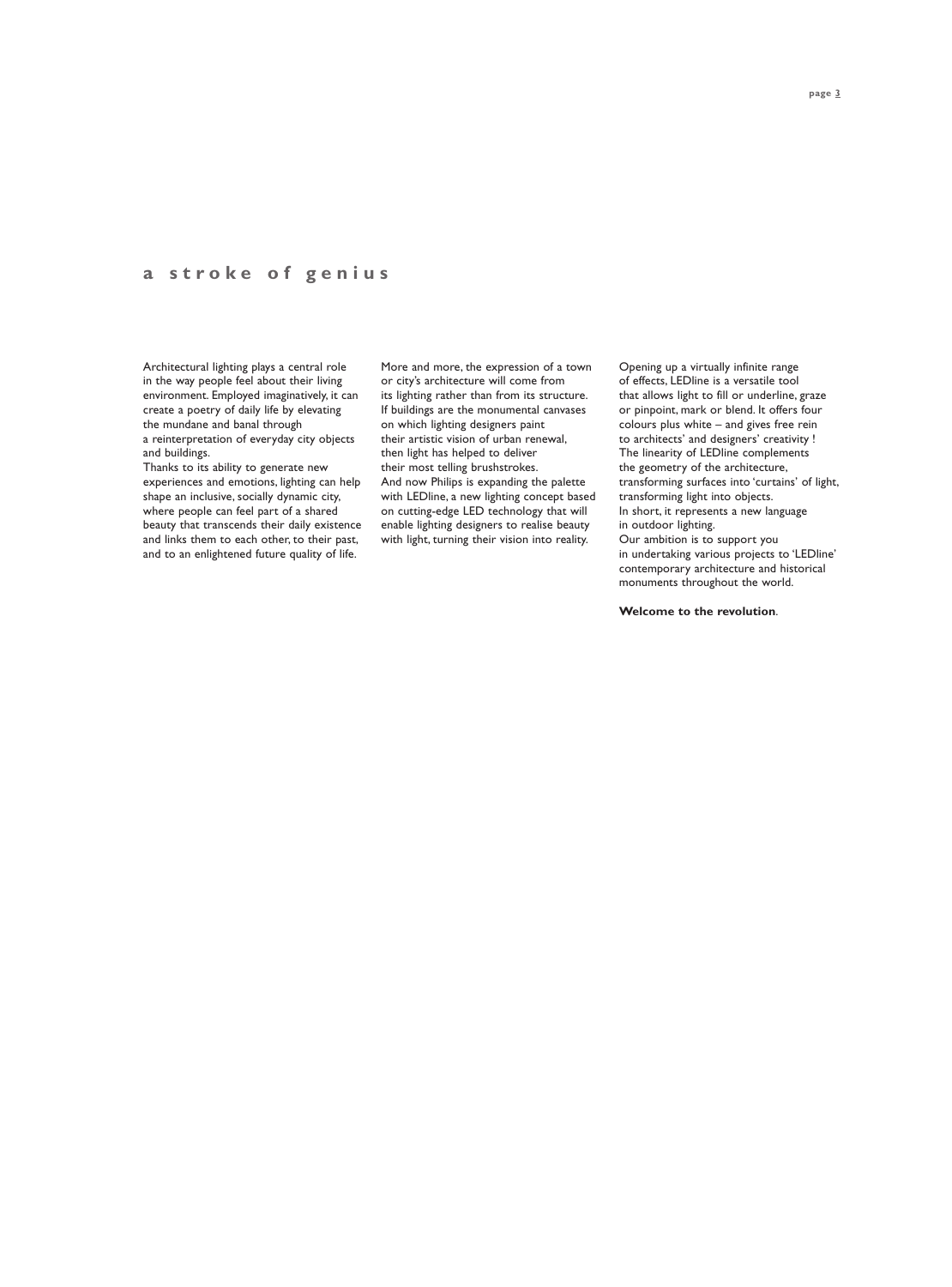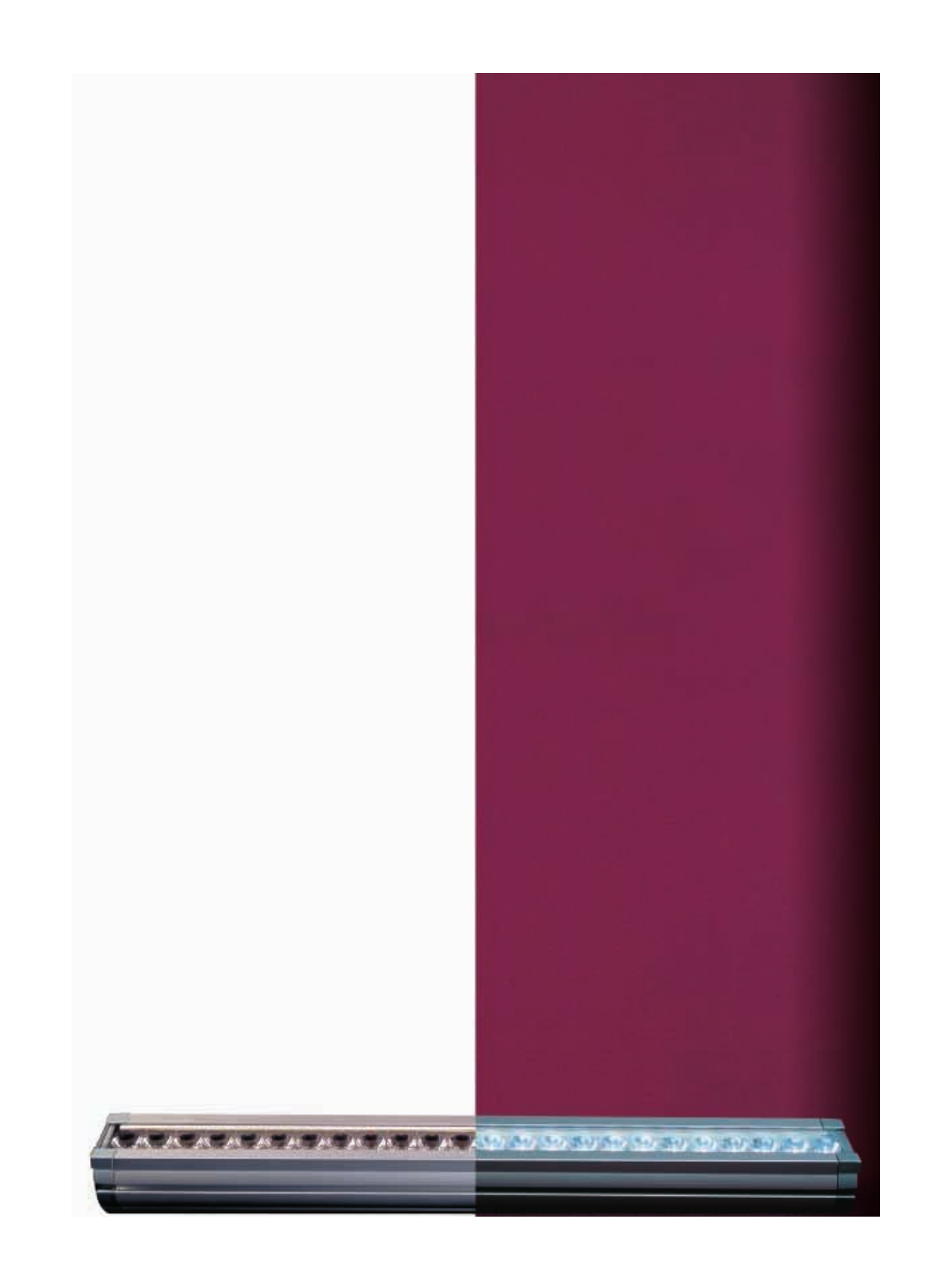### **a discreet presence on the facade**

LEDline is a new concept for illuminating and enhancing contemporary architecture and historical monuments with coloured light. Based on high-power LEDs, this linear floodlight creates a controlled, soft wallwash accent with five clearly defined colour bands, opening up the possibilities for exciting new lighting effects. The new Luxeon<sup>™</sup> high-power LEDs make it possible to create products that are smaller, lighter, sleeker, cooler, brighter and more environmentally sound than anything we've seen before. Sealed for life, the IP 65 module comes in 4 different lengths [0.3 m, 0.6 m, 0.9 m and 1.2 m]. It can be fixed to uneven surfaces by a single universal aluminium bracket, ensuring maximum flexibility in mounting and aiming.

The LEDline range allows a visually flexible and harmonised luminaire installation, which, thanks to the different lengths of module, can be tailored exactly to the architectural structure. The LEDline is driven by a remote IP 65 driver, which offers maximum freedom in installation and a clean product architecture : optical LED modules can be mounted in a line – continuous or discontinuous.

The module's high-quality finish and detailing, excellent corrosion resistance, dust and waterproof sealing, and IP 65 rating for both luminaire and driver, make it ideally suited to outdoor applications.

LEDline's range of high-efficiency collimating optics fit all coloured LEDs, ensuring precision control of the light distribution. And there's no spill light, thanks to the very tight beams, which deliver uniform illuminance.

Due to the continuous line of light, with no shadows between the modules in the line, surfaces "painted" (wallwashed) in red, blue, green, amber or white (without any accessories) form a powerful screen of light.

With its smooth, clean product architecture, LEDline has been designed to blend into its surroundings with minimal visual disturbance, very close to the facade or surface to be lit. LEDline's discreet design puts the focus squarely on the lighting solution.



*Decoflood LEDline*



*wall and surface mounting positions. positioned for uplighting or downlighting*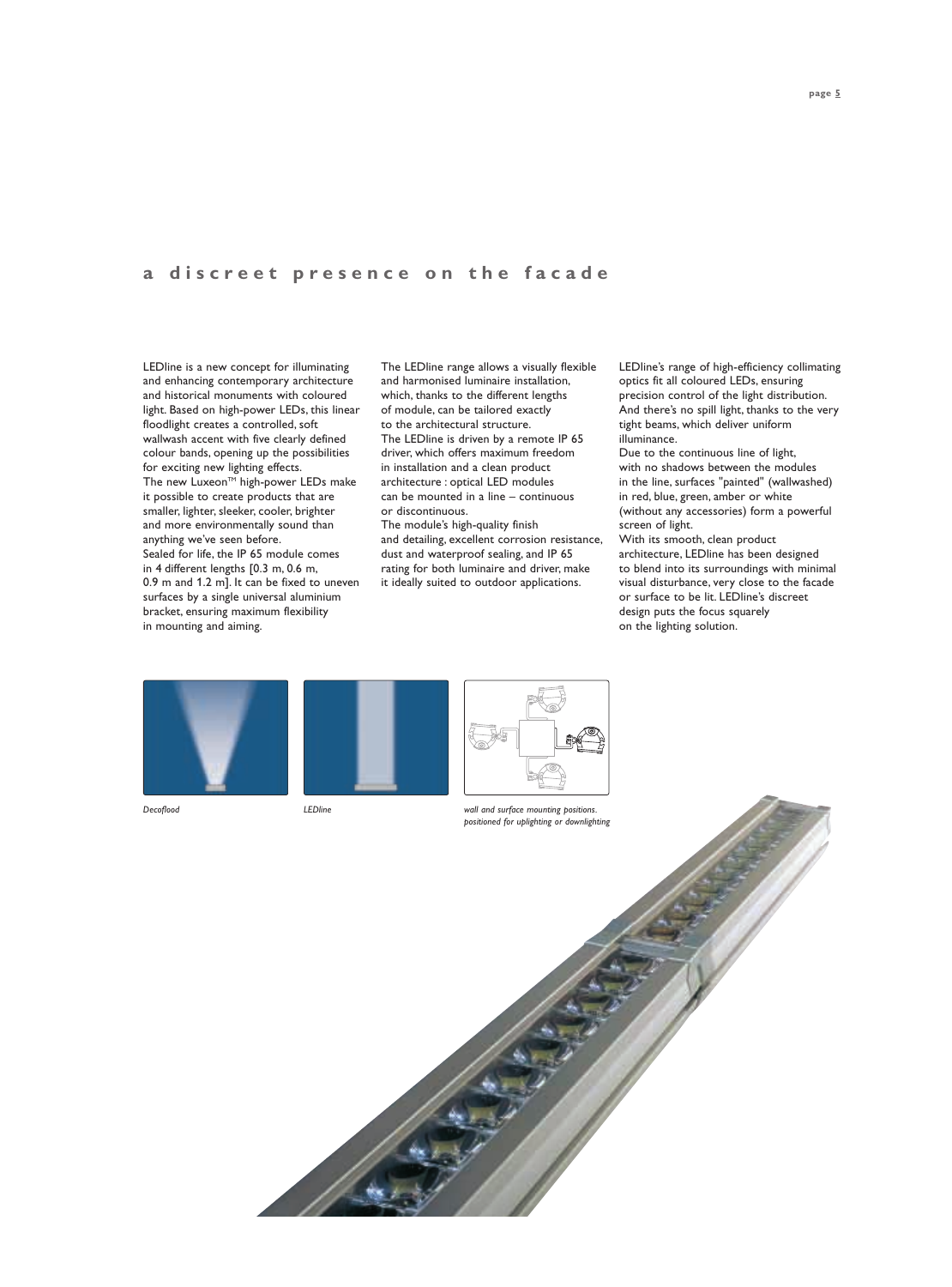



*collimator - narrow beam 2x3°*

## **taking LED technology to the next level**

Many years ago, the invention of the fluorescent tube saw the advent of the linear light source, which gave off a diffused light.These economical lamps did not, however, allow effective light control, not even when used in conjunction with a narrow-beam optic.

The LEDline modules are based on Luxeon<sup>™</sup> high-power LEDs - "a revolutionary energyefficient and ultra-compact new light source, combining the lifetime and reliability of light-emitting diodes with the brightness of conventional lighting" first introduced by LumiLeds Lighting (a joint venture between Philips and Agilent Technologies) in 1999.

#### **how it works**

The basic structure of a light-emitting diode consists of a dye or a light-emitting semiconductor material, a lead frame in which the dye is placed, and the encapsulation epoxy that surrounds and protects the dye.The semiconductor crystal, which is laboratory-grown, emits light initiated by a forward current within the LED.The light colour varies depending on the nature and composition of the crystal used. Performance levels are continuing to rise dramatically. New packages are increasing the cooling efficiency for the dye, thus permitting higher current levels and hence higher light output.

#### **key features of LEDs**

- Tiny sources ; Compact, small luminaries
- Low voltage sources, Cool beam, no UV;
- much safer, especially for public areas • High lumen output - Amber 12,5 lm mini per LEDs
- Instant light, dimming ; flexible floodlighting applications
- Environmental; no toxic metals used (mercury)
- Long operating life ; sealed for life concept.





*optical module cross section high power LED with collimator*



*white (CRI=70, 5500°K typical)*







*blue (470 nm) green (530 nm) amber (590 nm) red (629 nm)*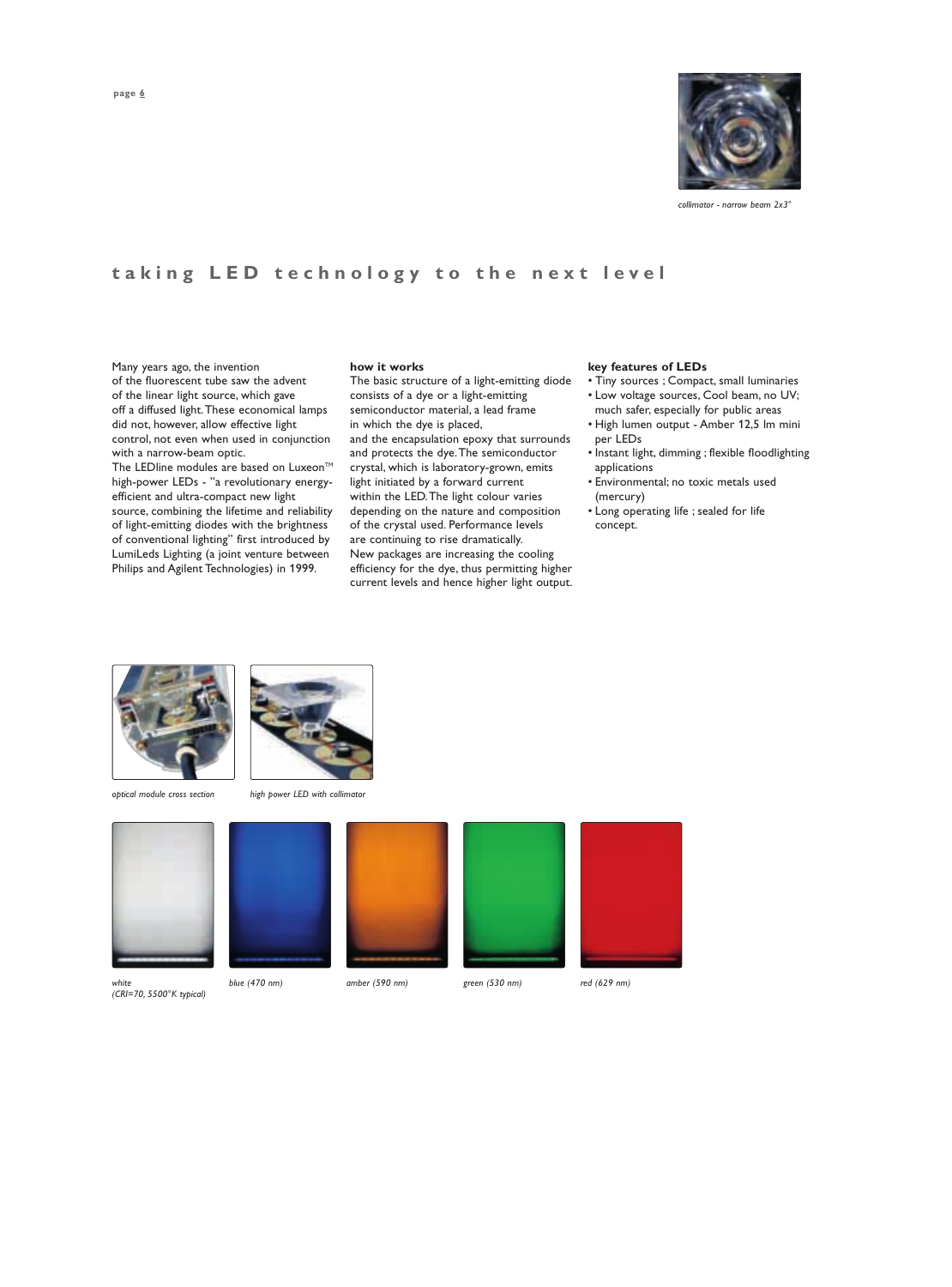## **when your dreams come true**

Today, establishing a synthesis between high-energy electroluminescent diodes and precision control of light, Philips' Led Line is opening up new vistas for the application of light.The linear beam has become a true

'wall of light', allowing the creation of spaces in which architecture and the city can come to life. At night falls, colour light begins to transform the architecture



*lateral grazing light*



*brushed and corrugated aluminium metallic structure bricks archway*





*colour mixing colour mixing colours contrasting colours contrasting colours contrasting colours* **<b>***contrasting colours contrasting colours contrasting colours contrasting colours contr* 





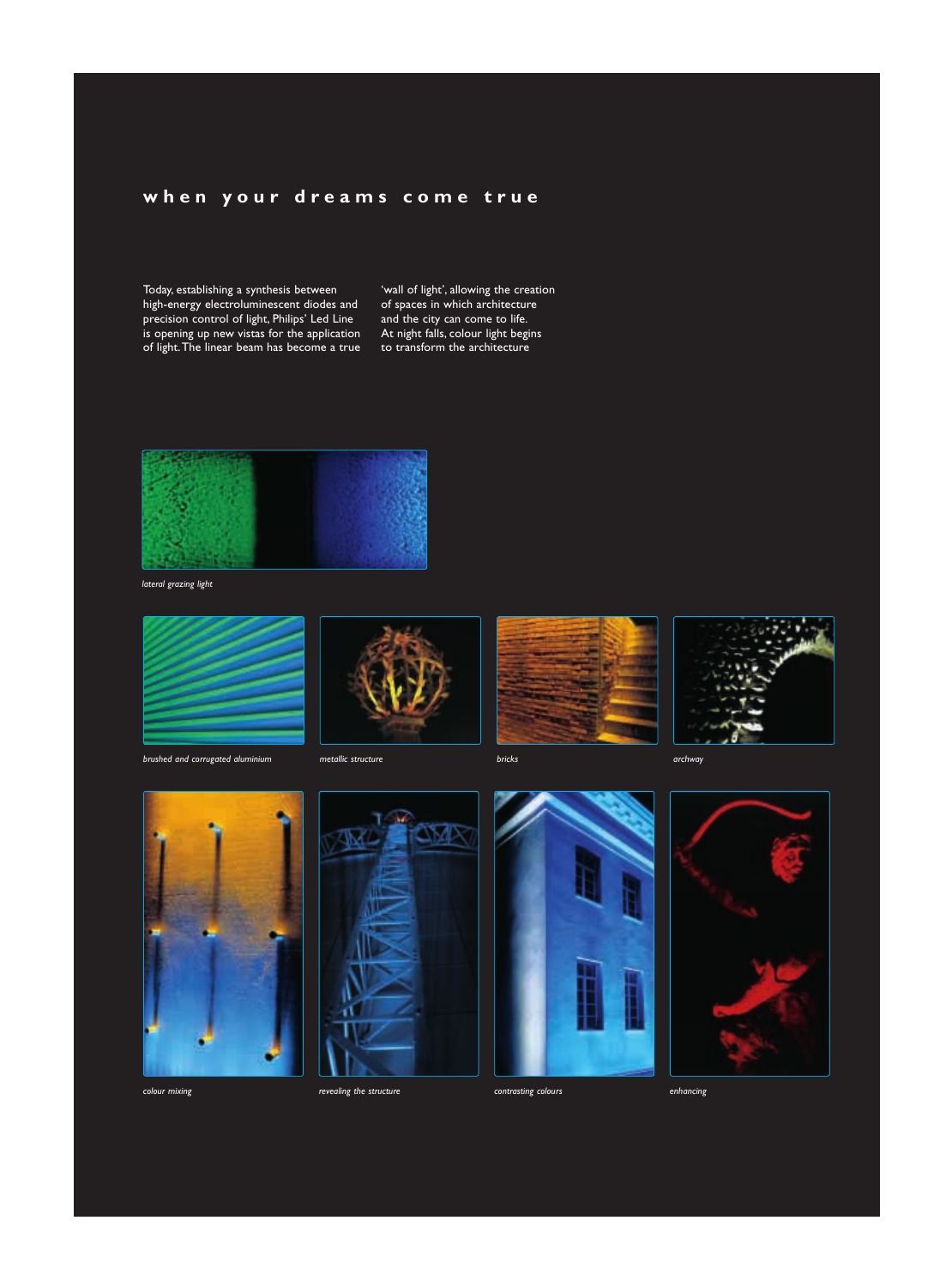

*a new field of imagination*

**Jean-Christophe Liermier Jean-Vincent Berlottier Richard Harland Albert Constantin**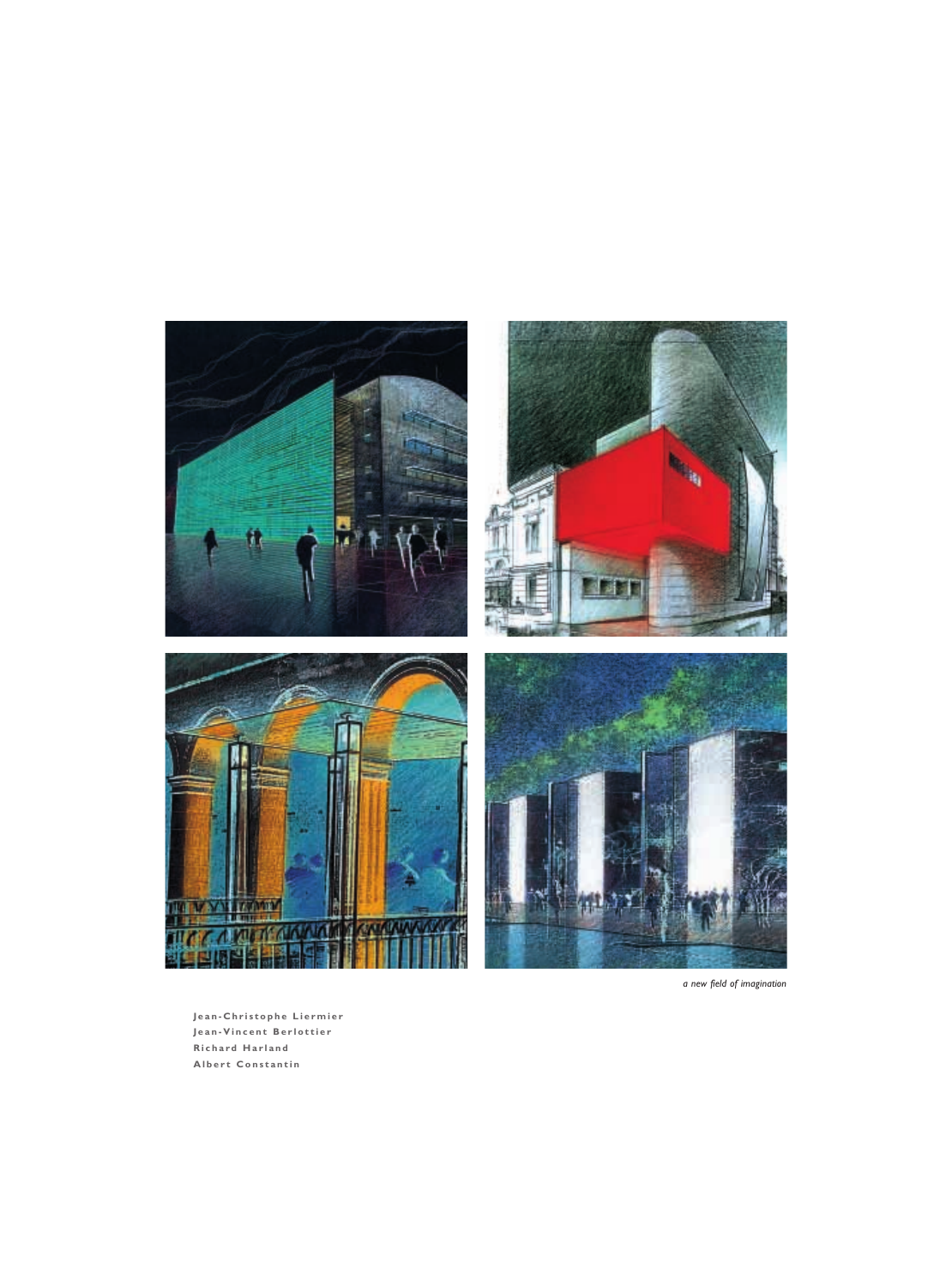## **technical data**

Linear floodlight for new architectural applications based on high-power flux LEDs

#### **LEDline module**

The IP 65 modules are made from anodised extruded aluminium.

All anodised parts can withstand harsh outdoor conditions.

The ends caps are made of polycarbonate (RAL 9006) and display the Philips brand name.The clear front cover is made of PMMA.All components are recyclable. The optical unit is supplied with a HO7RN-F cable: section  $2 \times 1$  mm<sup>2</sup>, length 1m.

All screws are made of stainless steel. The modules are available in four lengths. Twelve High power LEDs are connected by soldering onto a printed circuit. The controller card inserted in the optical module ensures a constant current to the LEDs.

#### **collimators**

This lens, which is made of PMMA, has been designed to fit exactly on the top of each LED, whatever the colour. Its function is to focus the beam and to limit the spill light  $(2x3°)$ .

#### **wall & surface mounting**

Optical units are fixed close to the surface to be lit by means of a universal aluminium bracket.

#### **driver**

Mains supply: 230VAC / 55VDC All gear components are integrated in an aluminium IP65 box. This remote driver can drive up to 10 m of optical modules, whatever their length or colour, and can be installed at a distance of 20 m from the first module.

#### **classification**

- IP 65
- Ta = -20° to 35°C Outdoor

*driver transformer 55 VDC* 2 x 2.5 mm

- Optical unit (VDC): Class III,
- Remote driver: Class I
- Glow wire test: 650°C
- Optical module sealed for life 10 years
- EN60598-1 / IEC 598-1
- Surface T° : 60°C

#### **electrical features**

- Consumption 60W per metre (consumption of driver included)
- Optical unit HO7RN-F cable: section  $2 \times 1$  mm<sup>2</sup>; length 1m
- Driver 'IN' Mains : 230VAC
- Driver 'OUT' Mains : 55 VDC HO7RN-F cable section  $2 \times 2.5$  mm<sup>2</sup>

#### **installation**

- The optical module can be fixed to the wall or other surface by means of a universal bracket; tiltable from -15° to +45°
- The remote driver (230VAC / 55VDC).
- Only one junction box, connector 16 A (not supplied) for 2 optical units is needed for the electrical connection on the mains VDC.

*junction box* 2008 and 2008 and 2008 and 2008 and 2008 and 2008 and 2008 and 2008 and 2008 and 2008 and 2008 and 2008 and 2008 and 2008 and 2008 and 2008 and 2008 and 2008 and 2008 and 2008 and 2008 and 2008 and 2008 and



*optical modules lenghts wiring diagram*



*230 VAC 3 x 2,5 mm2*



*bracket surface mounting wall mounting*



*5 mm between 2 modules*

*bracket*

*LEDline module*



*wall*

*section*

*driver*